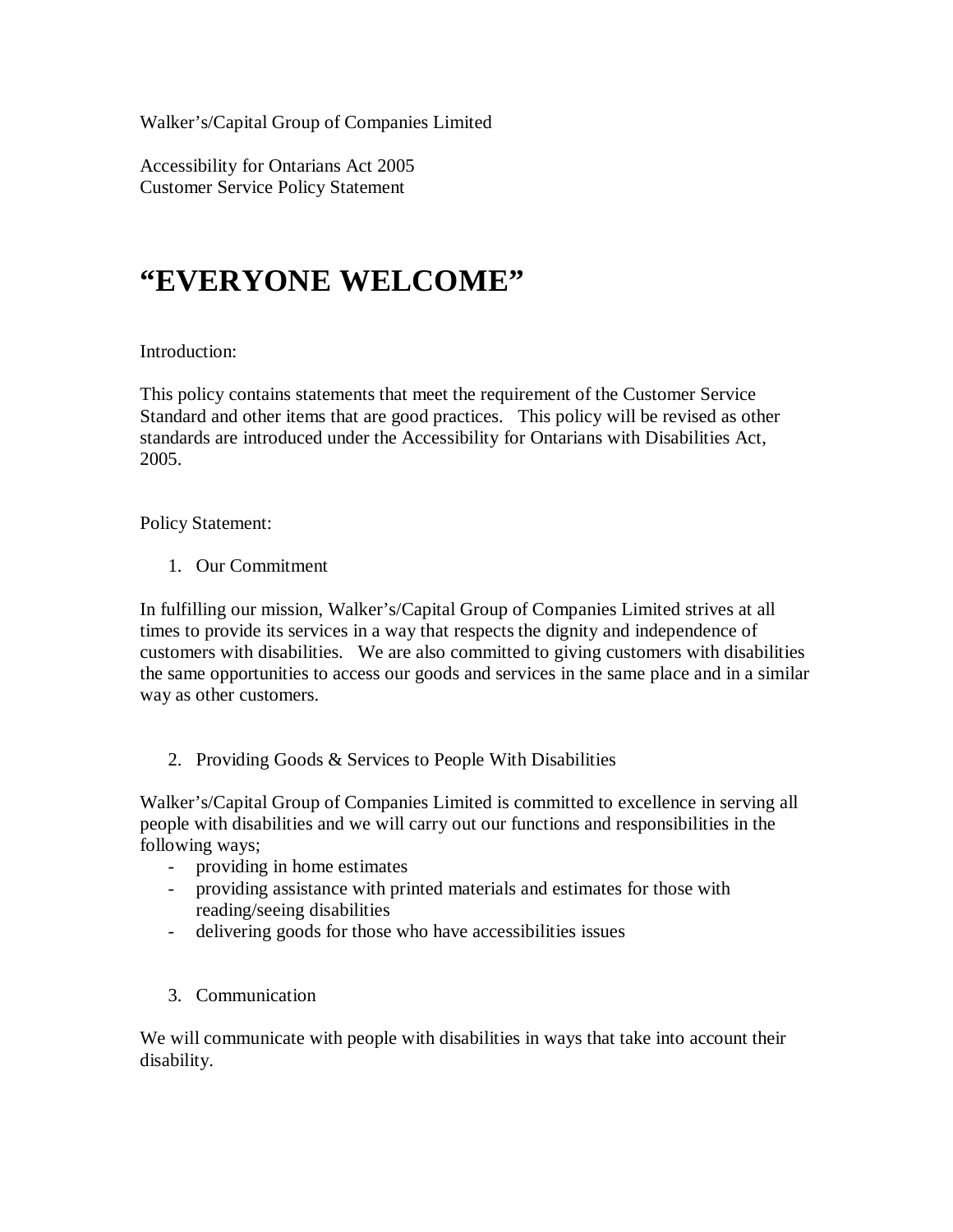We will attempt to provide materials in a format that is accessible for people with disabilities.

We will train staff on how to interact and communicate with customers with various types of disabilities.

4. Telephone Services

We are committed to providing accessible telephone services to our customers.

We will train office staff on how to interact and communicate with customers over the telephone in clear and plain language and to speak clearly and slowly.

We will offer to communicate with customers by post or email if telephone communication is not suitable to their communication needs, or is not available.

5. Assistive Devices

We are committed to serving people who use assistive devices.

6. Use of Service Animals and Support Persons

We are committed to welcoming customers who are accompanied by a service animal on parts of our premises that are open to the public.

We will ensure that all staff dealing with customers are trained on how to interact with customers who are accompanied by a service animal.

We are committed to welcoming customers who are accompanied by a support person.

7. Training of Staff

The Walker's/Capital Group of Companies Limited Accessibility Committee will be responsible for coordinating the training for all employees and contractors who deal with customers.

8. Accessibility Committee

Our operations department, moving consultants will work together to accommodate all issues relating to accessibility in consultation with management.

9. Feedback Process

The ultimate goal of Walker's/Capital Group of Companies is to meet and surpass expectations while serving all customers, including those with disabilities. Comments